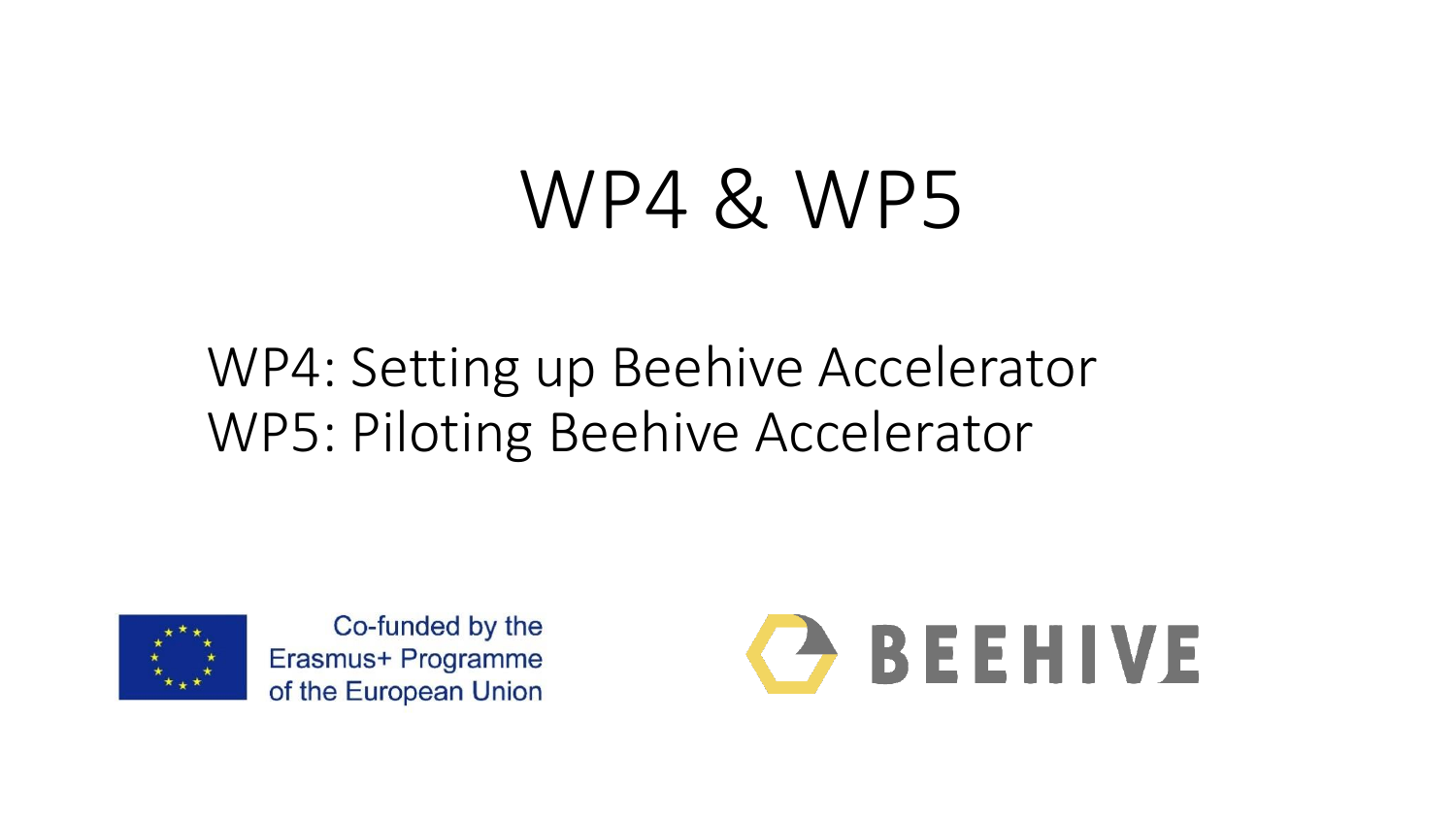### Scope Workshop

- Finalization of the BEEHIVE Accelerator Framework (BAF)
- Populating the content of the BAF



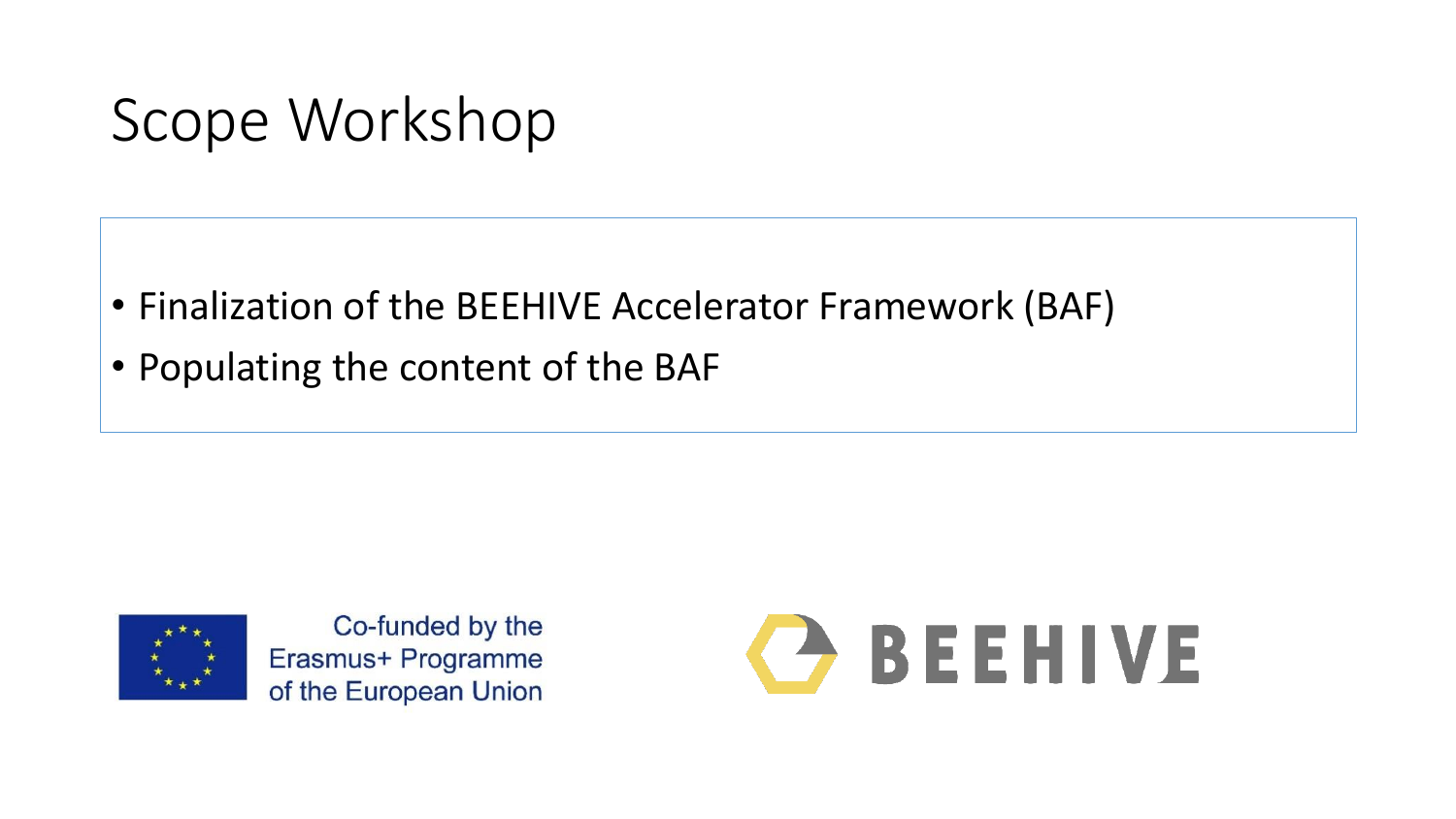#### Scope: BEEHIVE Accelerator Operating Manual

- BEEHIVE Accelerator By-Laws
- Operation Guidelines



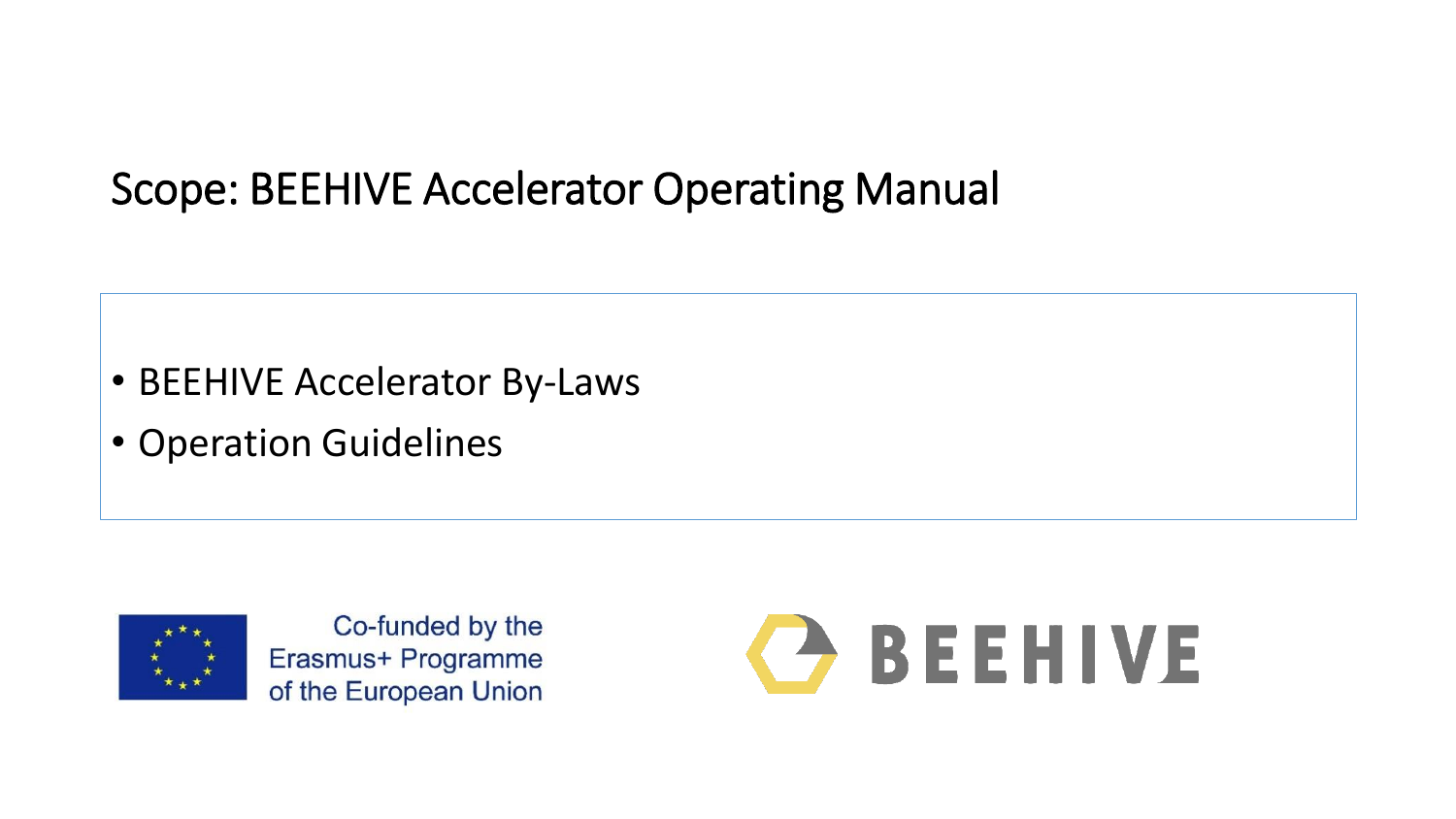### The Framework of the By-Laws: 11 Sections

- 1. Introduction
- 2. Vision Mission
- 3. Purpose
- 4. Scope
- 5. Definition of Terms
- 6. Organizational Structure
- 7. Infrastructure
- 8. Programs
- 9. Network Connections
- 10. Operations
- 11. Post Evaluation



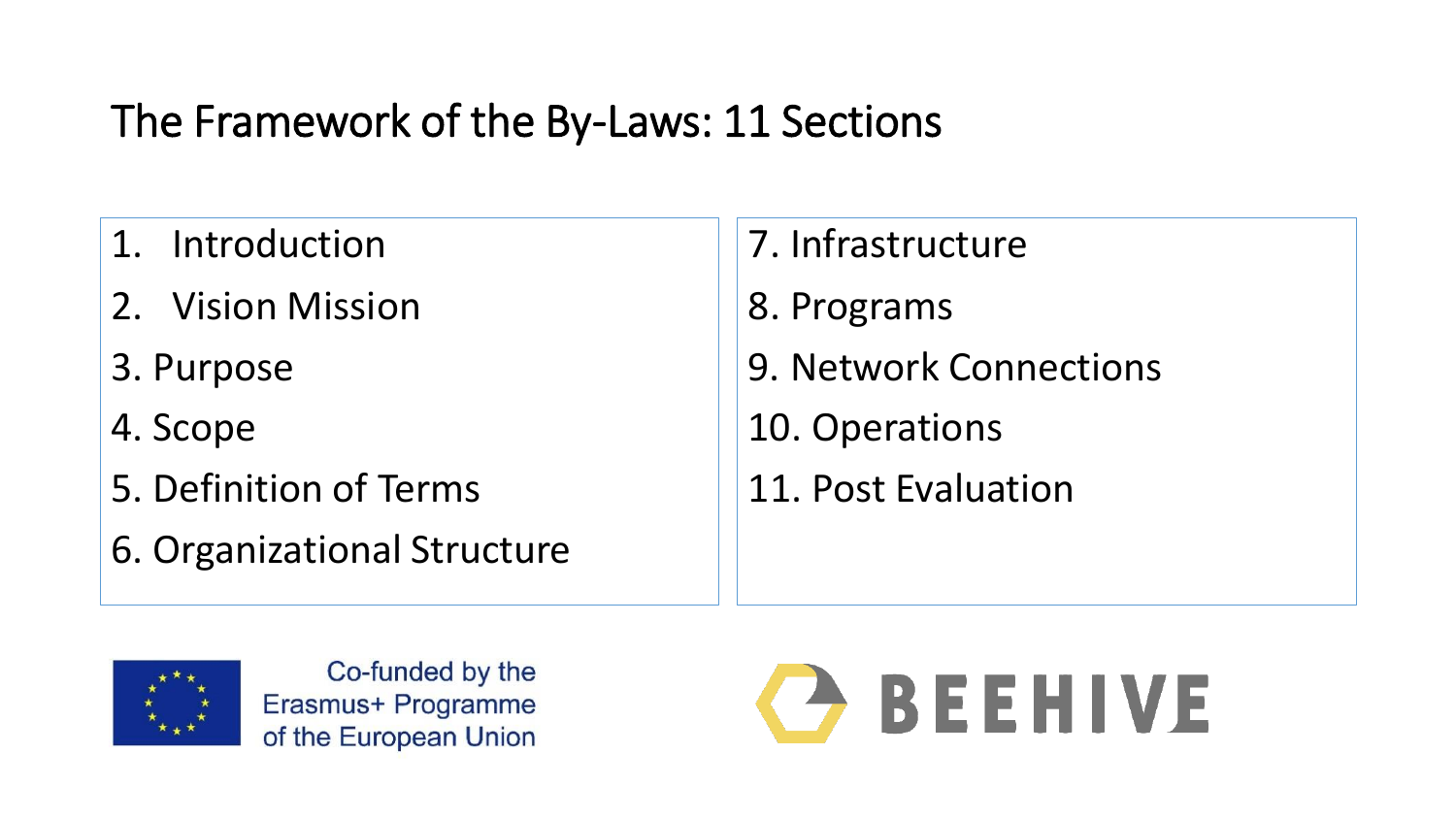### Section 1 & 2: INTRODUCTION & Vision Mission





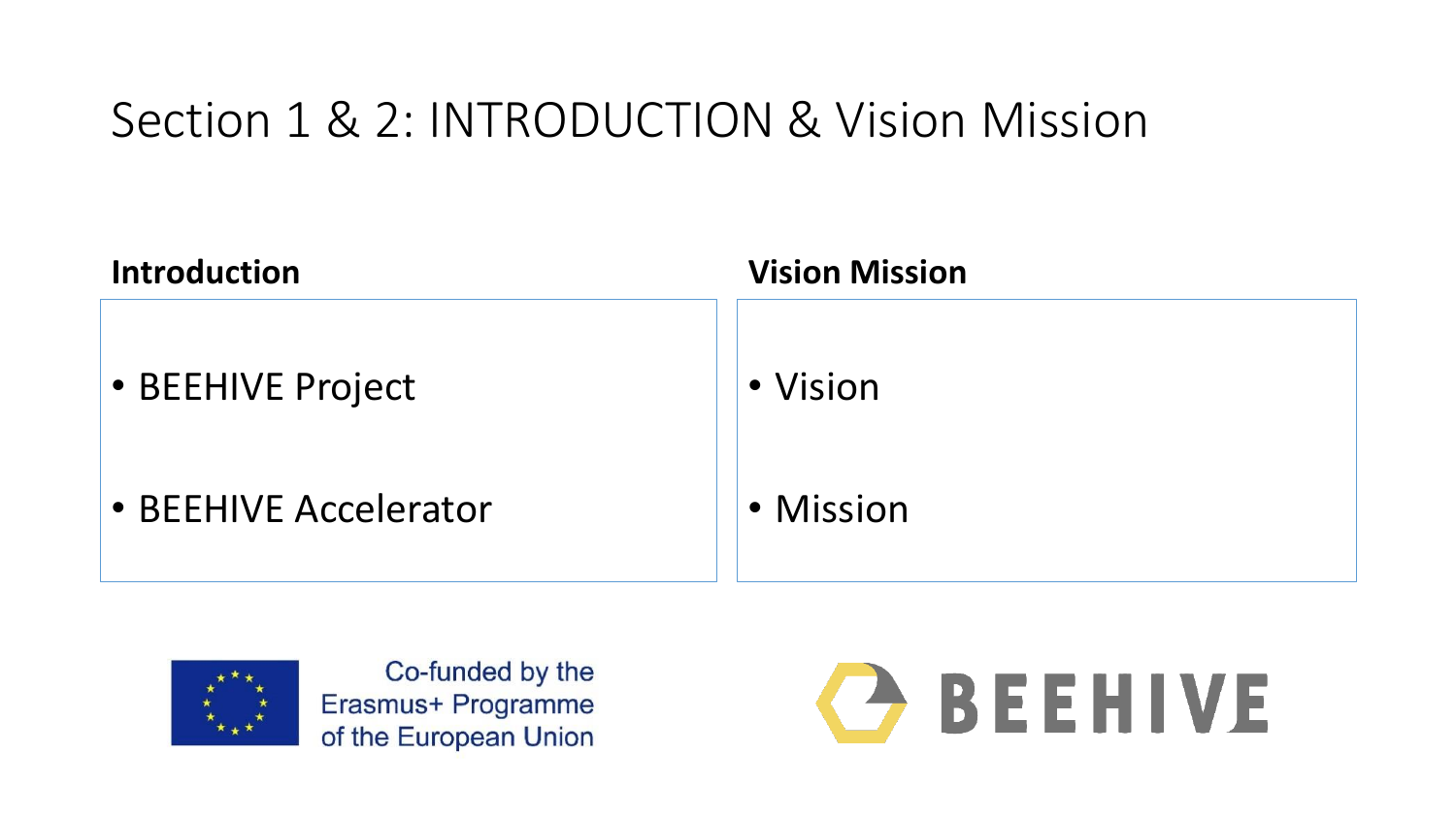### Section 3 & 4

#### • Section 3: The Purpose

#### • Section 4: Scope

- Coverage
- Legal Framework (governance and guidelines depending on the university)
- IP Policy (of the host university)
- Source of Funds (funding structure, mechanisms)



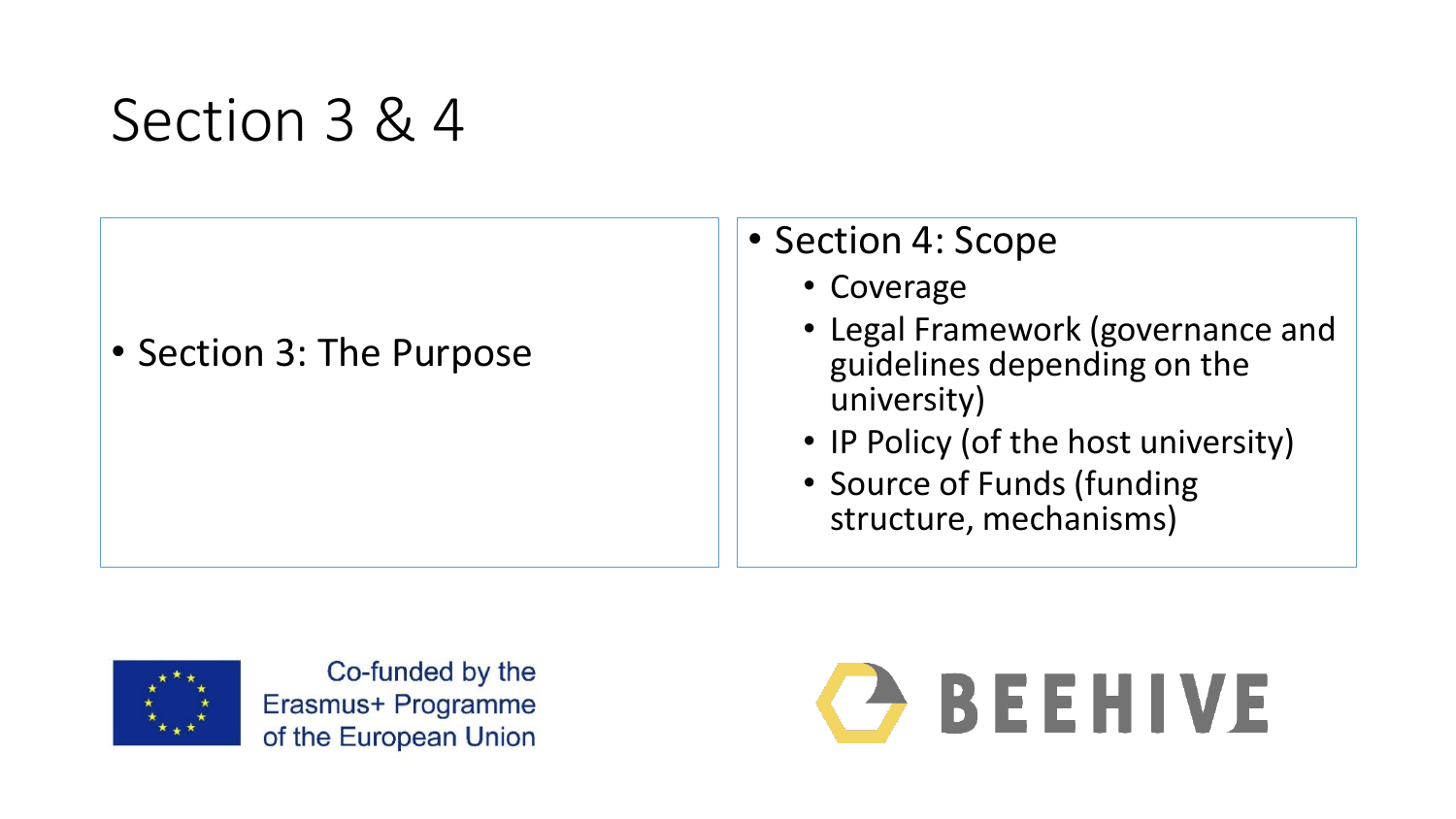### Section 5 and 6

#### • Section 5: Definition of Terms

#### • Section 6: Organizational Structure

- Organizational Chart
- Job Descriptions
	- Advisory Board
	- Director
	- Accelerator Manager
	- Mentors
	- Technical Staff
	- Startup Teams



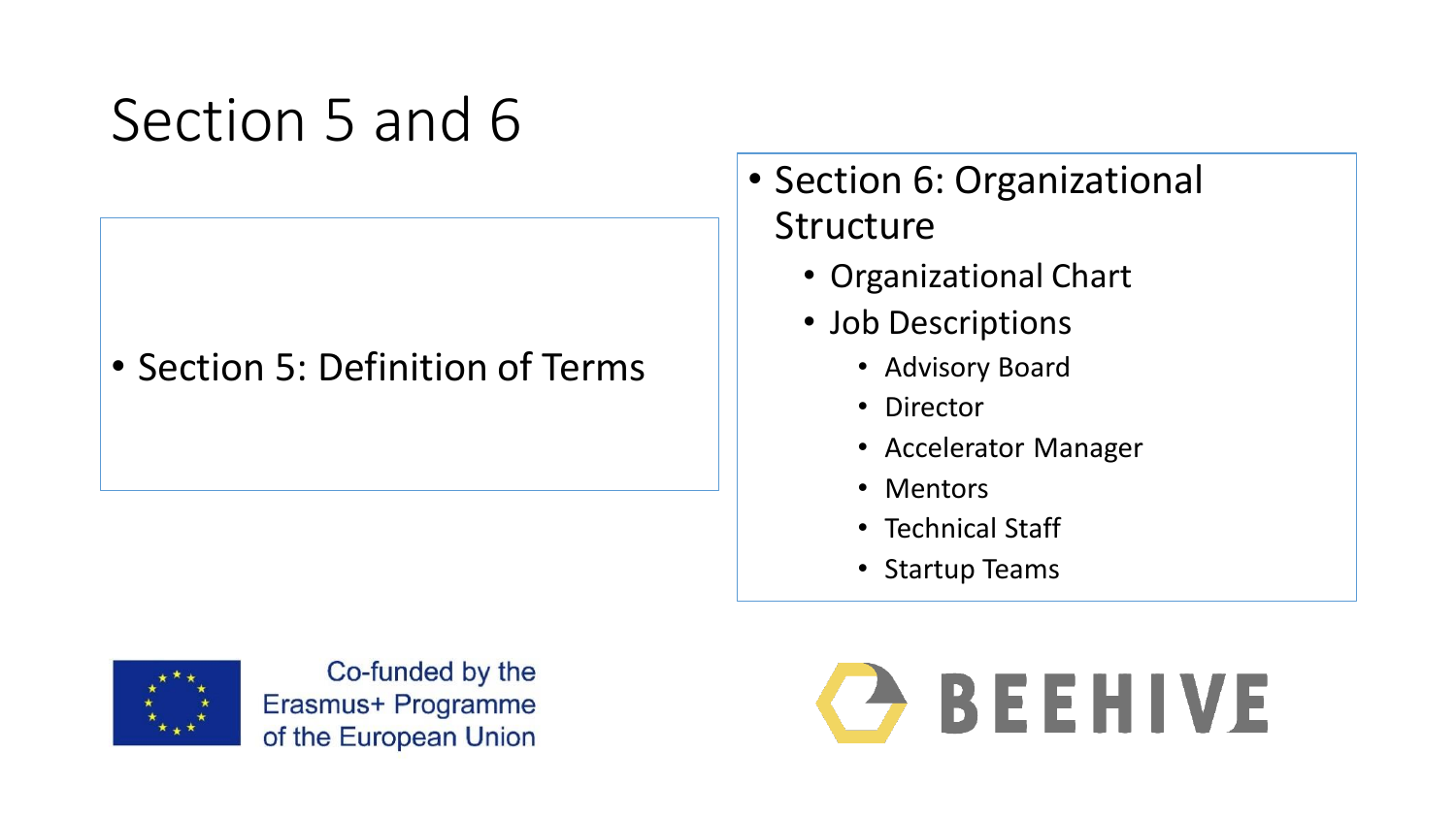## Section 7 and 8

- Section 7: Infrastructure
	- Ideal Physical Office **(key considerations: internet connectivity, pantry, furniture, location and proximity to key establishments)**
	- Co-working space and meeting rooms
	- BEEHIVE Workstations
	- MOOC Lab

#### • Section 8: Programs

- Curriculum
- Services
- Activities
- Demo Days
- Other Evens



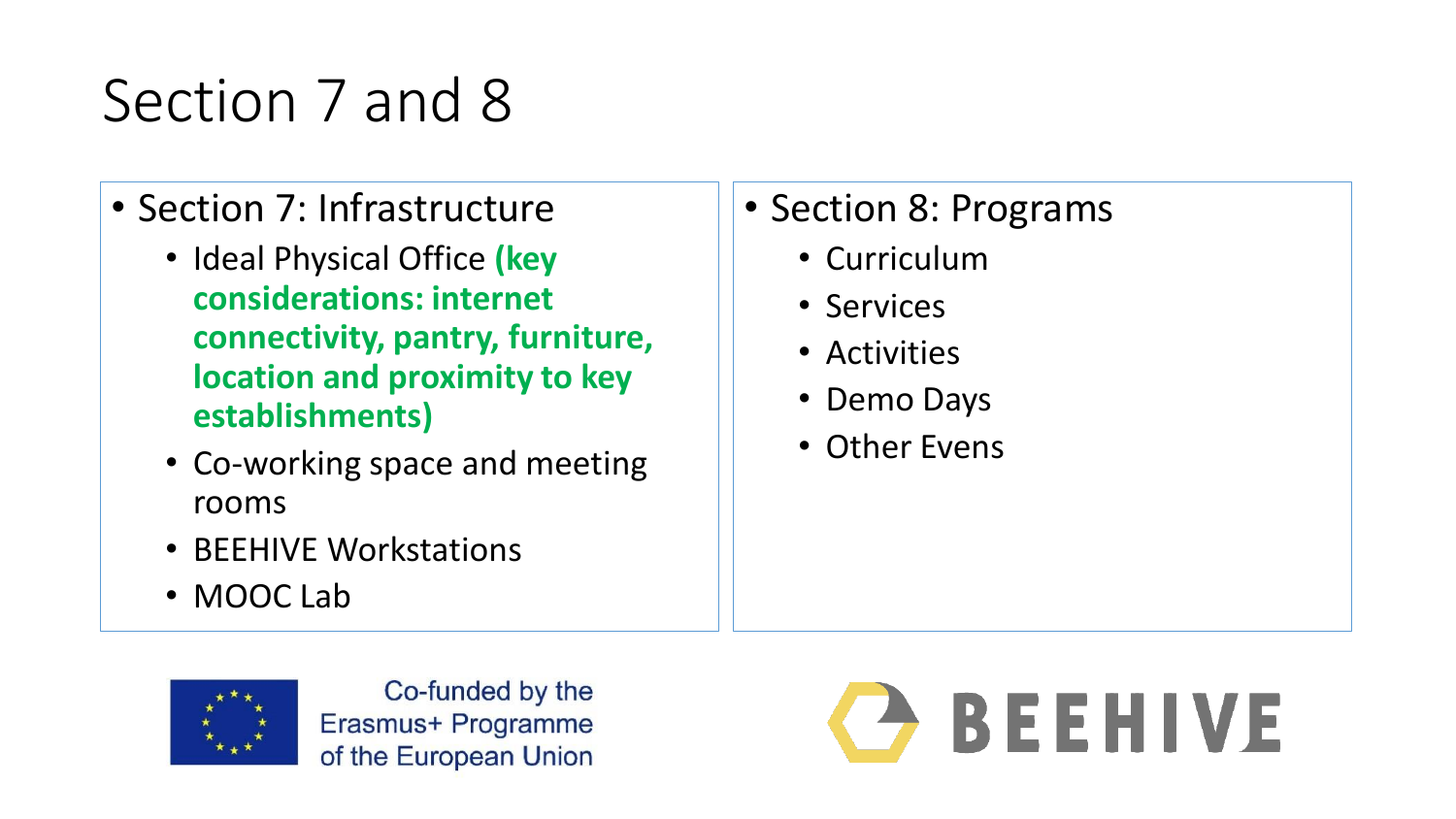### SECTION 8: PROGRAMS

#### 8.1 Curriculum

- MOOC
- Mentoring and Coaching
- Trainings and Workshops
- Connections
- Certifications

#### 8.2 Services

- Business Services
- Legal Services
- Accounting Services
- Design Services
- IP Services

#### 8.3 Activities

- Pitching Days
- Demo Days
- Other Events



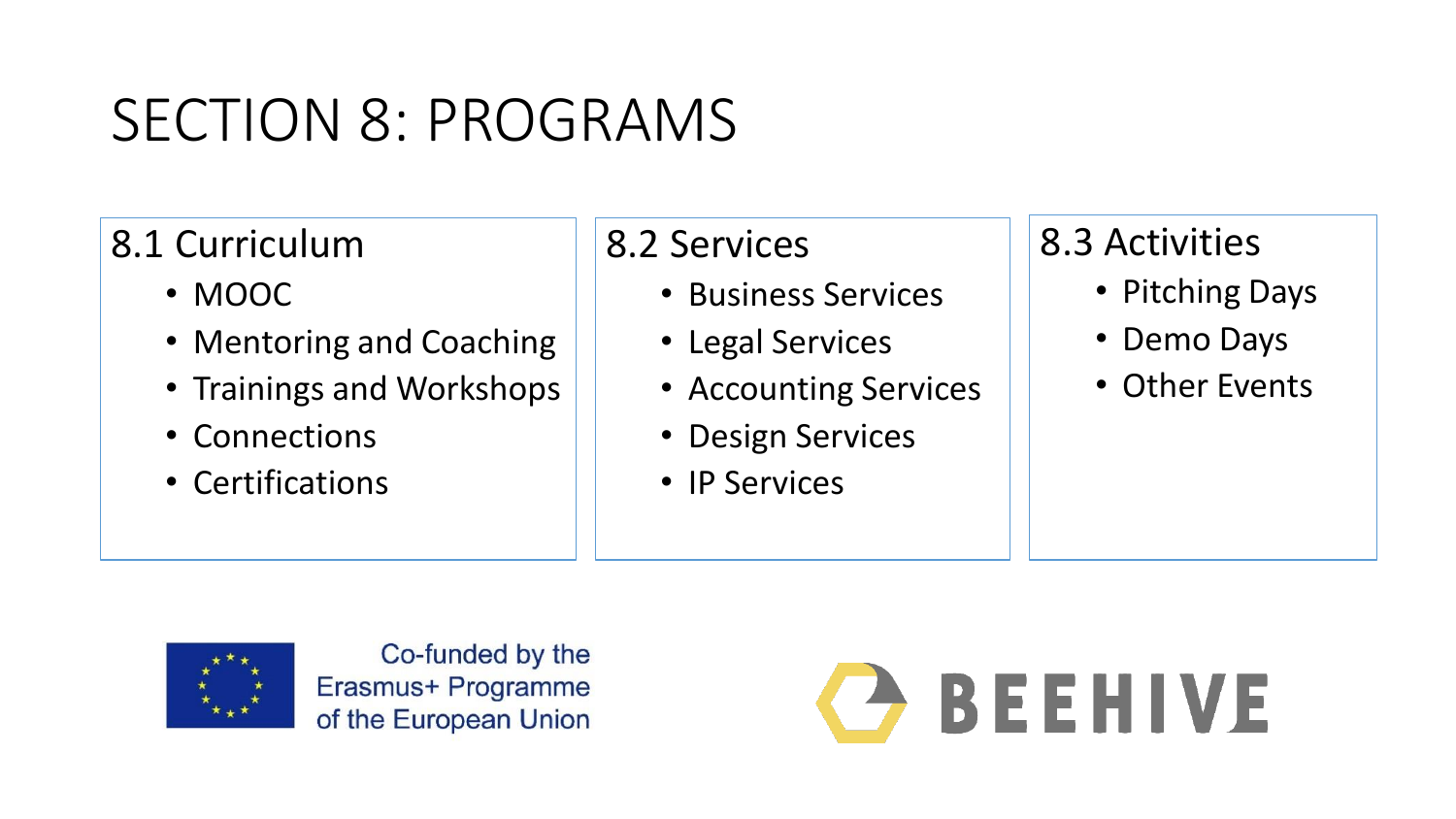## Section 9 & 10

Section 9: Network Connections

- Mentors
- Advisers/Subject Matter Experts
- Industry Partners
- Investors
- Entrepreneurs

#### Section 10: Operations

- Selection
- Acceleration
- Graduation



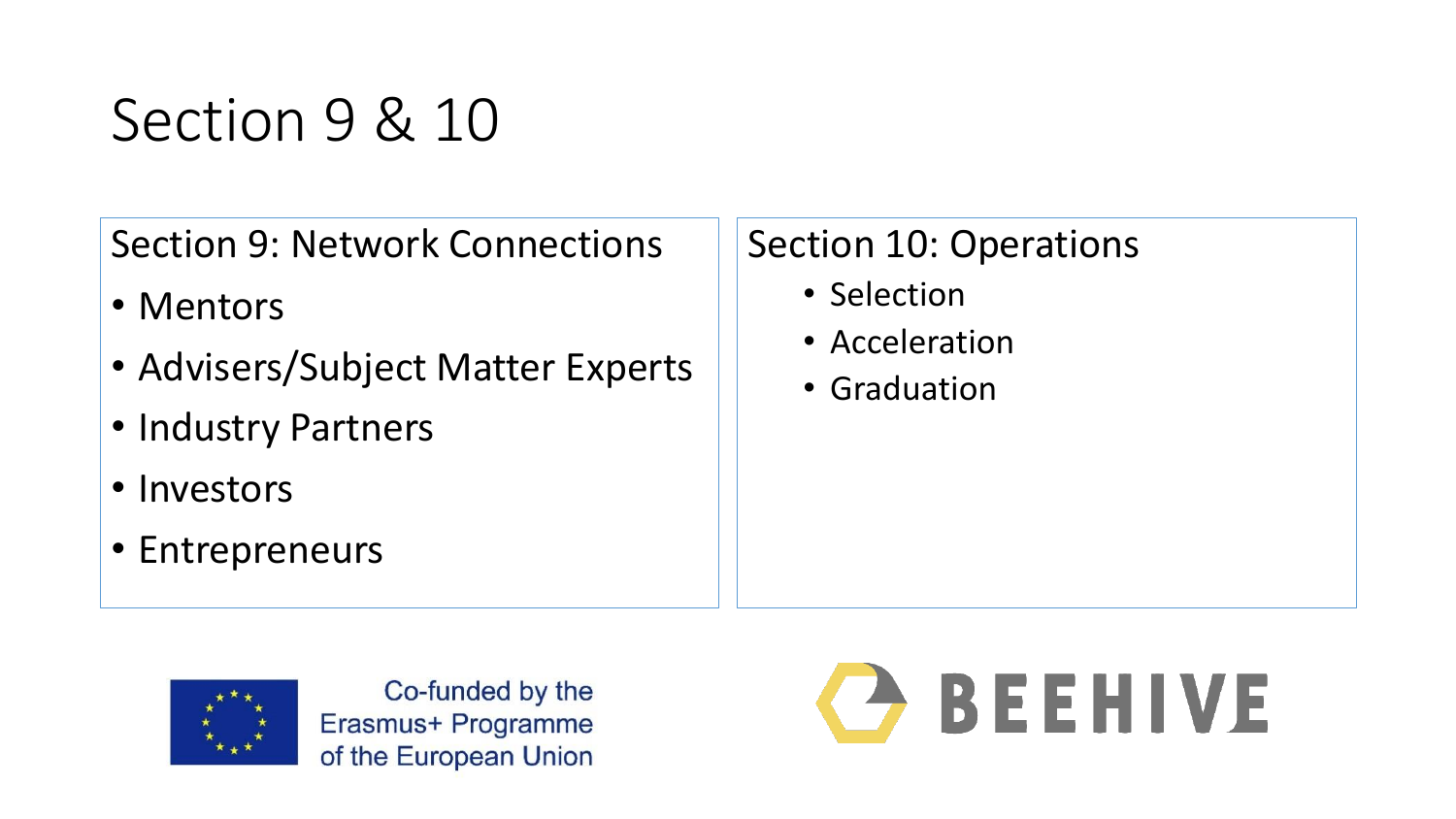### SECTION 10: OPERATIONS

#### 10.1 Selection

- Branding and Marketing
- Application Process
- Shortlisting (Pre-Acceleration)

#### 10.2 Acceleration

- Deliverables
- Timelines
- Progress Monitoring
- Networking Activities

#### 10.3 Graduation

- Clearance
- Debriefing
- Culminating Activity



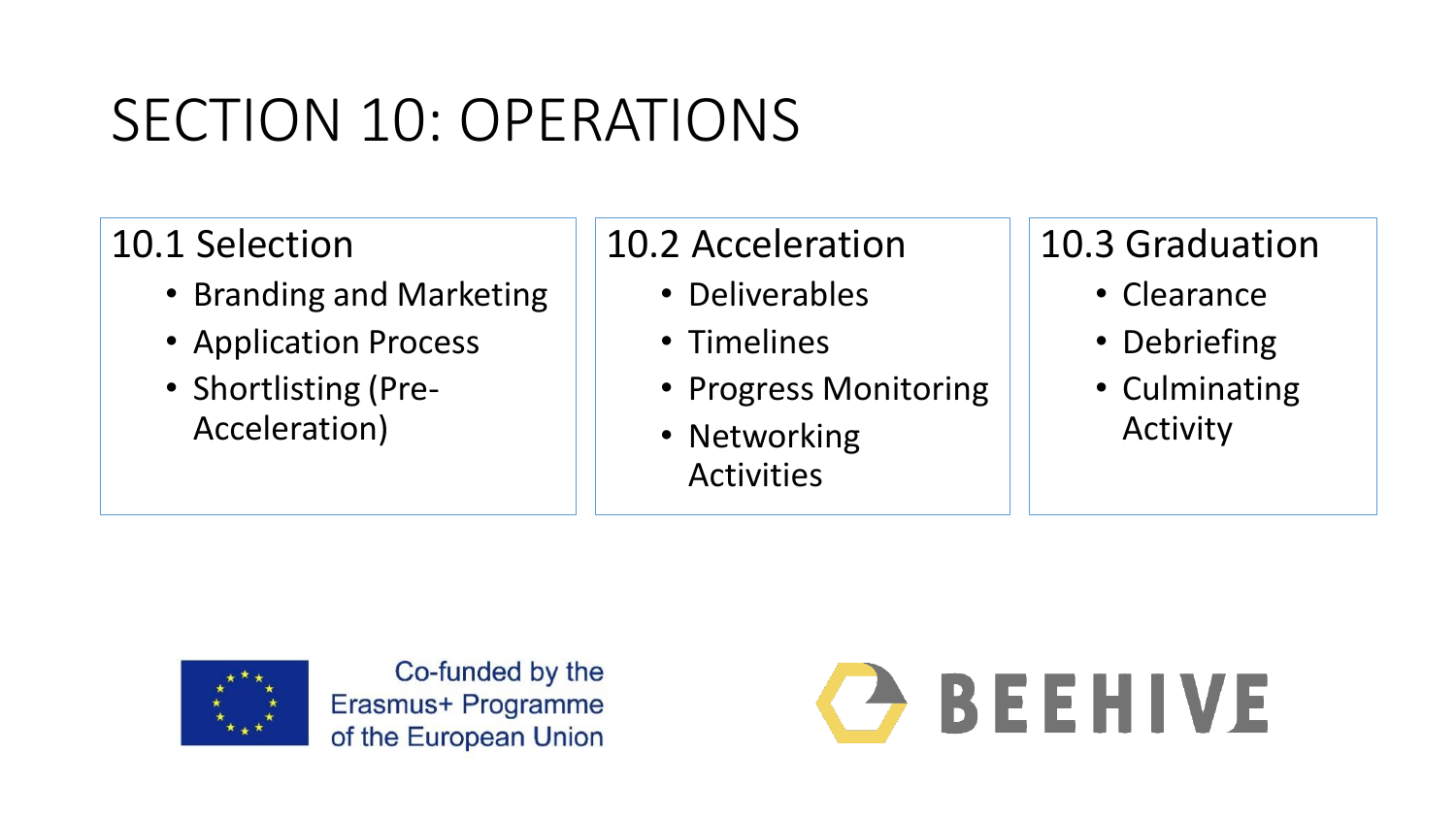### Section 11: Post - Evaluation

- Mentor Evaluation
- Start up
- Staff Evaluation
- Program Evaluation (include budget vs actual)



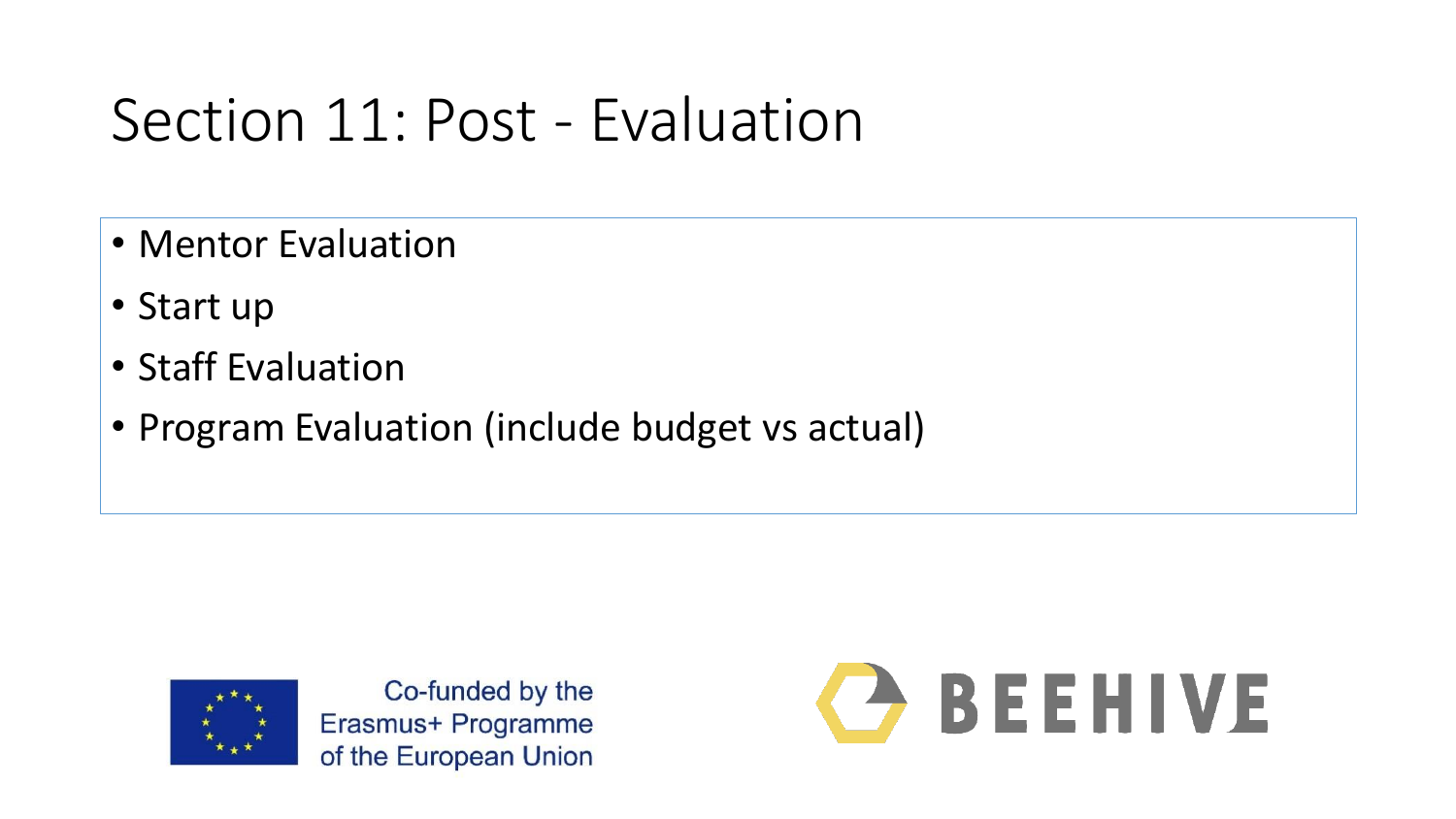## Quality Assurance and Quality Control

### We need 8 groups!



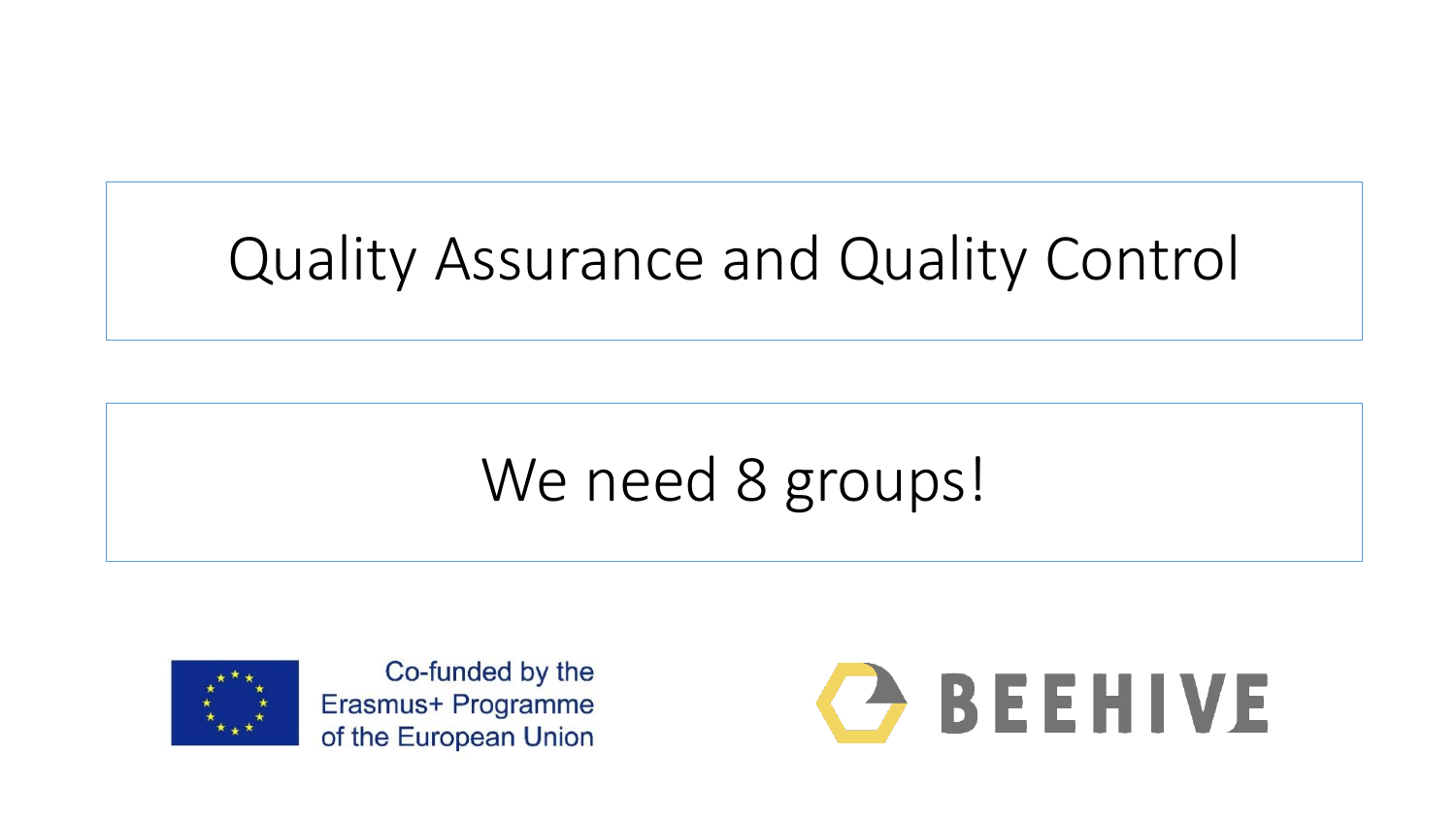## Group Assignment

#### • Group 1

- Section 1 and 2
- Group 2
	- Section 3 and 4
- Group 3
	- Section 5 and 6
- Group 4
	- Section 7

#### • Group 5

- Section 8
- Group 6
	- Section 9
- Group 7
	- Section 10
- Group 8
	- Section 11